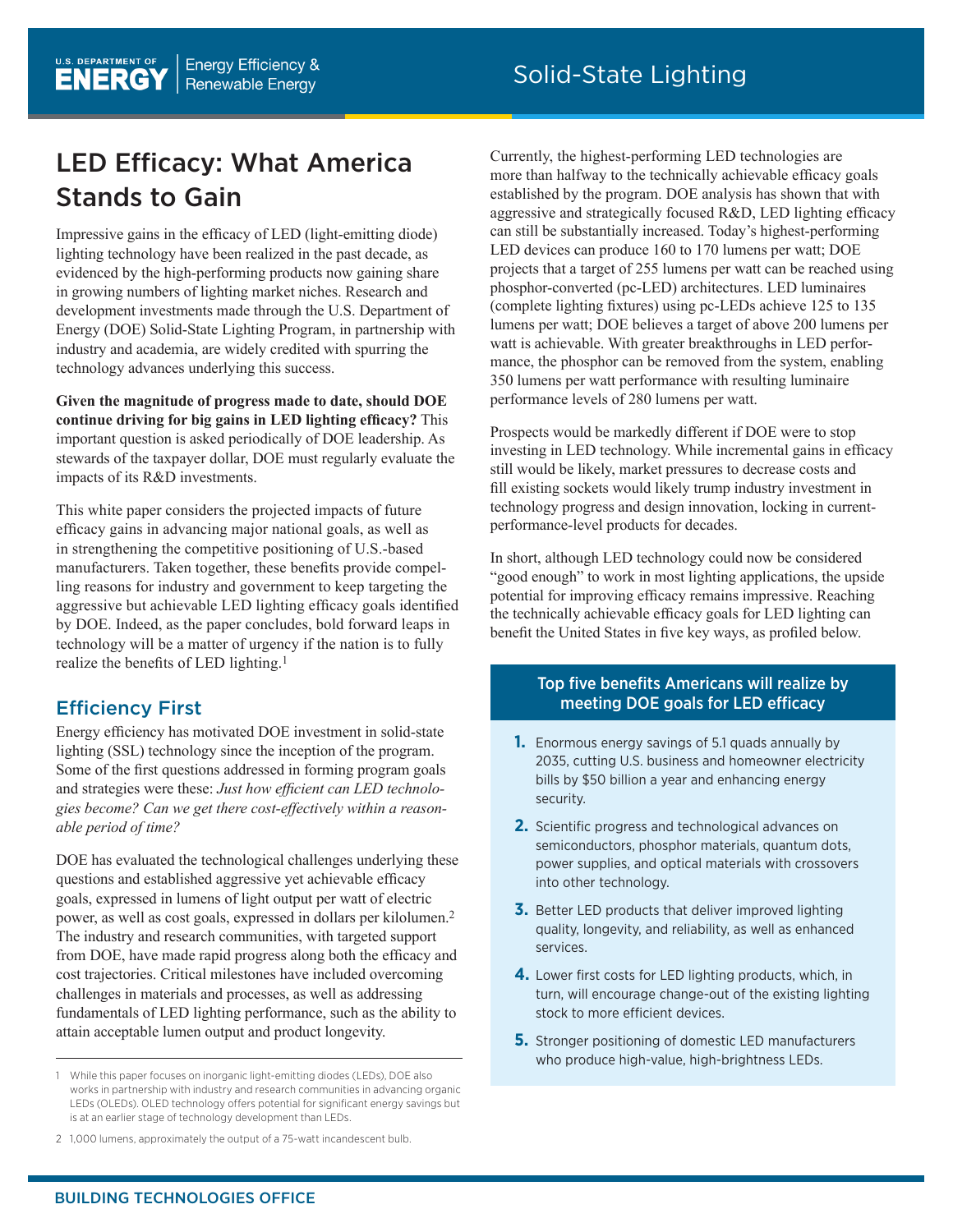#### Benefit 1: Enormous Energy Savings

First and foremost, DOE has invested in solid-state lighting to realize energy savings, which are potentially enormous. As market acceptance of LED lighting continues to grow, and as industry and government team up on the bold new approaches needed to reach DOE targets, Americans can realize annual savings on the order of 5.1 quads of primary energy by 2035. This reduction of 490 terawatt hours of electricity consumption will yield \$50 billion in annual cost savings in today's dollars for businesses and consumers.

To put those savings in perspective, 5.1 quads is nearly twice the amount of electricity the Energy Information Administration predicts will be produced by solar power in 2035. Energy efficiency on this scale will go a long way toward making the United States more energy secure, slowing demand for power generation. Efficient LED lighting also will go hand in hand with making renewable energy more competitive. For example, by decreasing electricity use for lighting, LED technologies will make it far more affordable and practical to construct zero-energy buildings—buildings so energy efficient that, on an annual source energy basis, they can use on-site renewable technologies to provide at least as much energy as they acquire from the grid.

#### Benefit 2: Far-Reaching Scientific and Technological Advances

In advancing LED efficacy, researchers will continue to realize scientific and technological progress on multiple fronts. Research into improved LED efficiency already has yielded valuable insights into materials science, semiconductor physics, phosphor materials, quantum dots, power supply components, and optical materials. This research is likely to have significant crossover into other clean technology, consumer, and communications applications.

One example is the progress on gallium nitride (GaN) electronic devices that has emerged from efforts related to LED manufacturing. Now making headway as high-efficiency power converters for large-scale photovoltaic and wind power generation facilities, GaN power electronics also will likely be used in most hybrid and electric vehicles due to their thermal stability and power conversion efficiency.

Even seemingly intractable challenges in LED R&D are spinning off scientific innovations. Today, the operating performance of LED lighting products is limited by "droop," an efficiency fall-off that occurs with increasing current density in LEDs. In exploring droop in indium gallium nitride (InGaN), researchers in the DOE program have developed new semiconductor physical models and experimental methods that are proving valuable in other fields. Similarly, researchers are tackling the mystery of the "green gap," in which LEDs become less efficient as their emission is pushed from blue to green wavelengths. Investigations in this area are very likely to yield fundamental insights that open new directions for advancing semiconductor technology.

Other advances in SSL power supplies, thermal components, optical materials, phosphors, and quantum dots will likely play a role in enhancing lighting efficiency and will almost certainly be used in other applications. For example, quantum dots (nano-scale semiconductor optical converters) found their first commercial application with SSL and still hold promise for improving LED efficacy. In addition, they are now being used to boost energy and color quality performance in televisions and displays and they have possible application in solar cells.

## Benefit 3: Better Lighting Products with Improved Lighting Quality

Greater LED efficacy enables more light to be produced with less electrical power at lower operating temperatures. As a result, lighting manufacturers and designers can choose to reduce the light source size, decrease the number of LEDs, increase light output for a given source size, reduce electrical power input, reduce the amount of generated heat, or many combinations of the above.

In short, increased efficacy creates headroom for improving quality, performance, longevity, and reliability; lowering costs; and adding new services that can be delivered through integration with controls and intelligence. Where each company goes with that headroom in creating competitive advantage is determined by its unique market strategy. The competitive opportunities cross a host of interrelated dimensions, including:

- **Optical control**: Greater efficacy allows manufacturers to produce more light from a smaller source, which provides more precise optical control, enabling the tighter light beams and higher center beam intensities valued in directional lamps such as PAR38s and MR16s. The current generation of LED MR16s cannot compete with the high center beam intensities of conventional halogen narrow beam, high power MR16s, such as 75W models.
- **Glare mitigation**: Higher efficacy provides lamp and luminaire designers more freedom to mitigate potential glare, allowing, for example, the use of reflectors and diffusing optical elements that might otherwise cause unacceptable light loss. Many manufacturers have designed products to yield as many lumens as possible, in order to compete with highefficiency conventional light sources such as fluorescent and HID sources. However, in some cases, the resulting products have been considered too glary. Higher-efficacy LEDs allow manufacturers to mitigate glare while still offering substantial potential energy savings over conventional light sources.
- **Color stability**: High operating temperatures are a known contributor to color shift. All other things held equal, improving the efficacy of phosphor conversion LED packages lowers their operating temperature per lumen of output. Lower temperature slows thermal degradation of phosphors, LED package encapsulants, and other optical elements, allowing for longer-term color stability.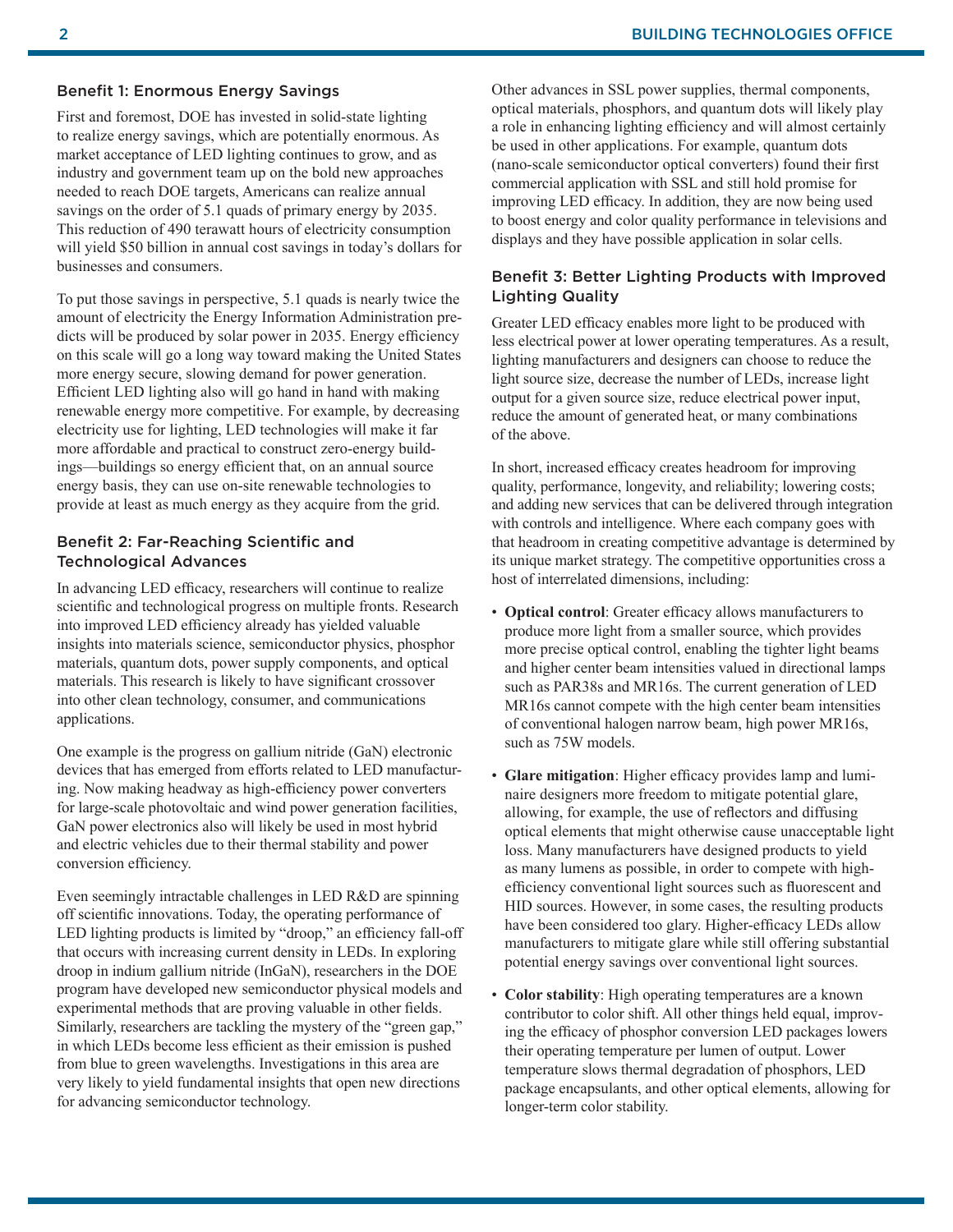

# DOE Targets Bold Energy Savings from LED Lighting

To date, our nation has realized only a fraction of the potential energy savings possible from LED lighting. Moving forward, enormous energy savings can be realized as industry and government continue to focus R&D efforts on achieving the DOE efficacy targets. Meeting these ambitious goals for LED lighting can yield a total of 5.1 quads in annual energy savings by 2035, lowering U.S. electricity bills by \$50 billion and enhancing energy security.

- **Lumen maintenance**: Lower operating temperatures from greater efficacy can be exploited to enhance lumen maintenance. Good thermal design is critical to good lumen maintenance, and can result in very stable light output over long periods of operation.
- **New features**: A related benefit of reducing thermal handling and heatsinking requirements is the ability to diminish the material stream and create space within the volume of the lighting product to improve functionality or add features. This space can be used for better optics, additional LEDs, sensors, controls, or communications. The expanded range of LED light output levels, reduction in thermal handling, better optical control, and additional functionality enable LED lighting products to address more extreme lighting applications and provide dramatically more flexibility in LED lighting product design.

Across all these dimensions, better lighting quality from LED products will speed the transition to efficient LEDs, shortening the time that users will hold onto older inefficient technology.

### Benefit 4: Lower First Costs for LED Lighting

In a growing number of market niches, LED products are becoming increasingly competitive against incumbent lighting technologies on a lifecycle cost basis, factoring in their energy savings, longer lifespans, and lower operating costs. Nevertheless, most remain at a notable disadvantage on a first cost basis. A competitive first cost is necessary to achieve the broadest possible market acceptance of LED lighting products.

With continued R&D, LED products not only can compete head to head on first cost, they have the potential to be less expensive than many incumbent lighting technologies. Greater efficacy is the key to these cost improvements.

Already, LED manufacturers estimate that one-third of the cost reductions accomplished to date in LED lamps and luminaires can be attributed to efficiency improvements. Moving forward, further decreasing the number of LED packages needed to deliver a given light output level enables lower input power, cutting the cost of the power supply. It also minimizes the amount of thermal handling materials and heatsinking needed for a luminaire, and enables the optical system to be simplified and desired optical performance to be achieved at a lower cost. All these factors can dramatically reduce costs, and, in turn, can accelerate change-out of the existing lighting stock.

## Benefit 5: Stronger Positioning of Domestic Manufacturing

Efficacy-driven research can specifically benefit the competitive position of domestic LED manufacturers. Domestic manufacturers have focused on producing high-value, high-brightness LEDs, while Asian manufacturers have focused on lower-cost, mid-power LED products. Currently, many LED lighting product integrators are finding it cost effective to use the mid-power LED packages as a light source. These products can have very good efficacy at low current densities, but suffer from droop at higher current densities, requiring a large number of smaller LEDs to reach typical lighting levels.

If droop efficiency losses can be mitigated, high-brightness LED packages can be run at even higher flux levels per package, reducing their effective cost per lumen. This would alter the costperformance trade-offs between mid-power and high-brightness LEDs, to the clear benefit of domestic LED manufacturers.